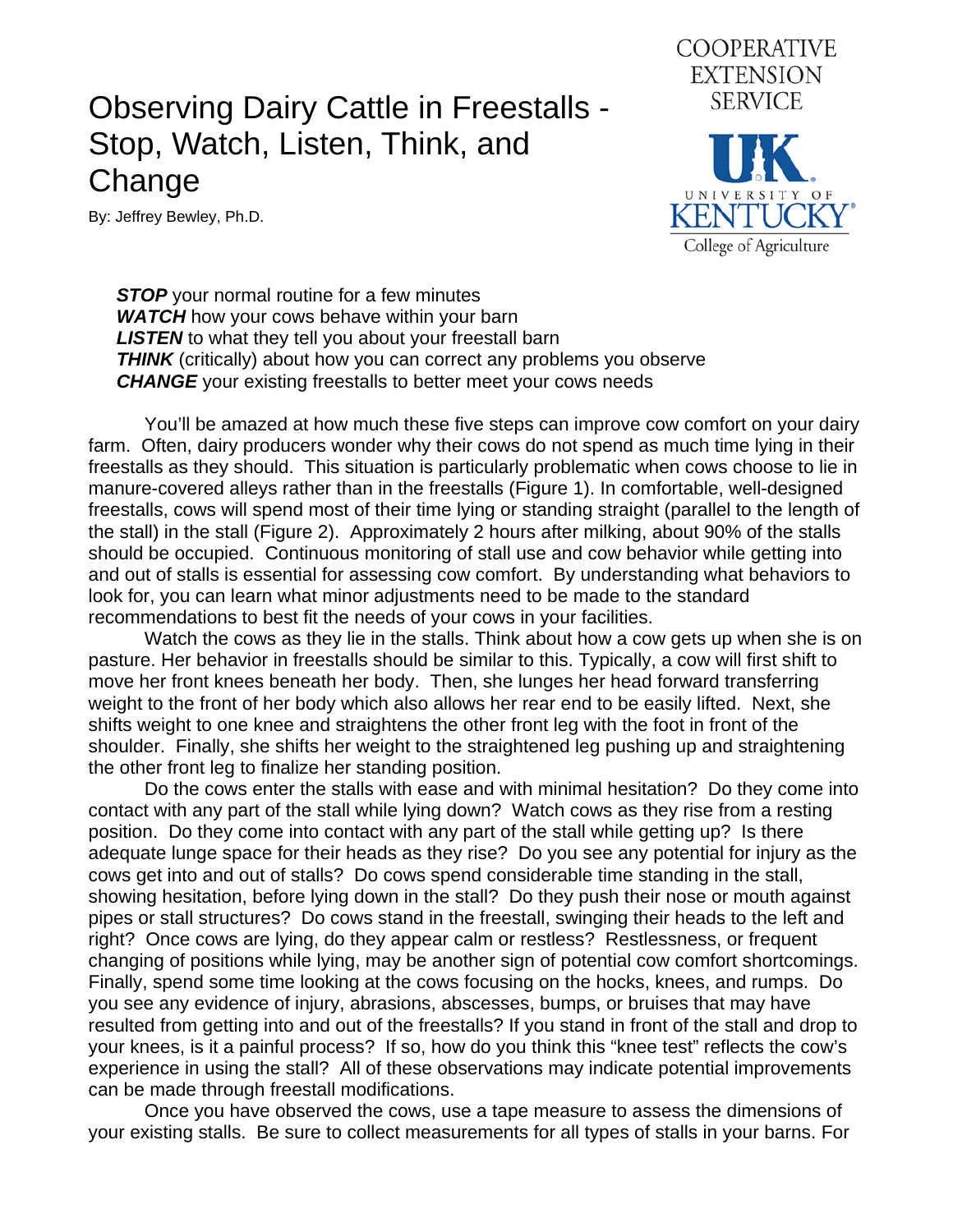example, the dimensions may be different for stalls on the outside walls or if a different type of loop is used in one row versus the others. Once you have collected this information, compare your dimensions to the recommendations listed below (Table 1). Select freestall dimensions for the largest cows in your herd. Varying cow sizes within a herd should lead to varying stall sizes. A one-size-fits-all approach to freestall design is not conducive to optimal cow comfort. When possible, first lactation cows should be provided a separate pen with smaller freestalls to accommodate their smaller frame size.

**Figure 1.** When a high proportion of cows choose to lie in the freestall alleys rather than in the stalls, this may be an indication that the freestalls do not provide a comfortable resting area.





**Figure 2.** In well-designed and well-maintained freestalls, most cows will be observed resting comfortably or standing straight in the stall. In both positions, cows should be located parallel to the length of the stall.